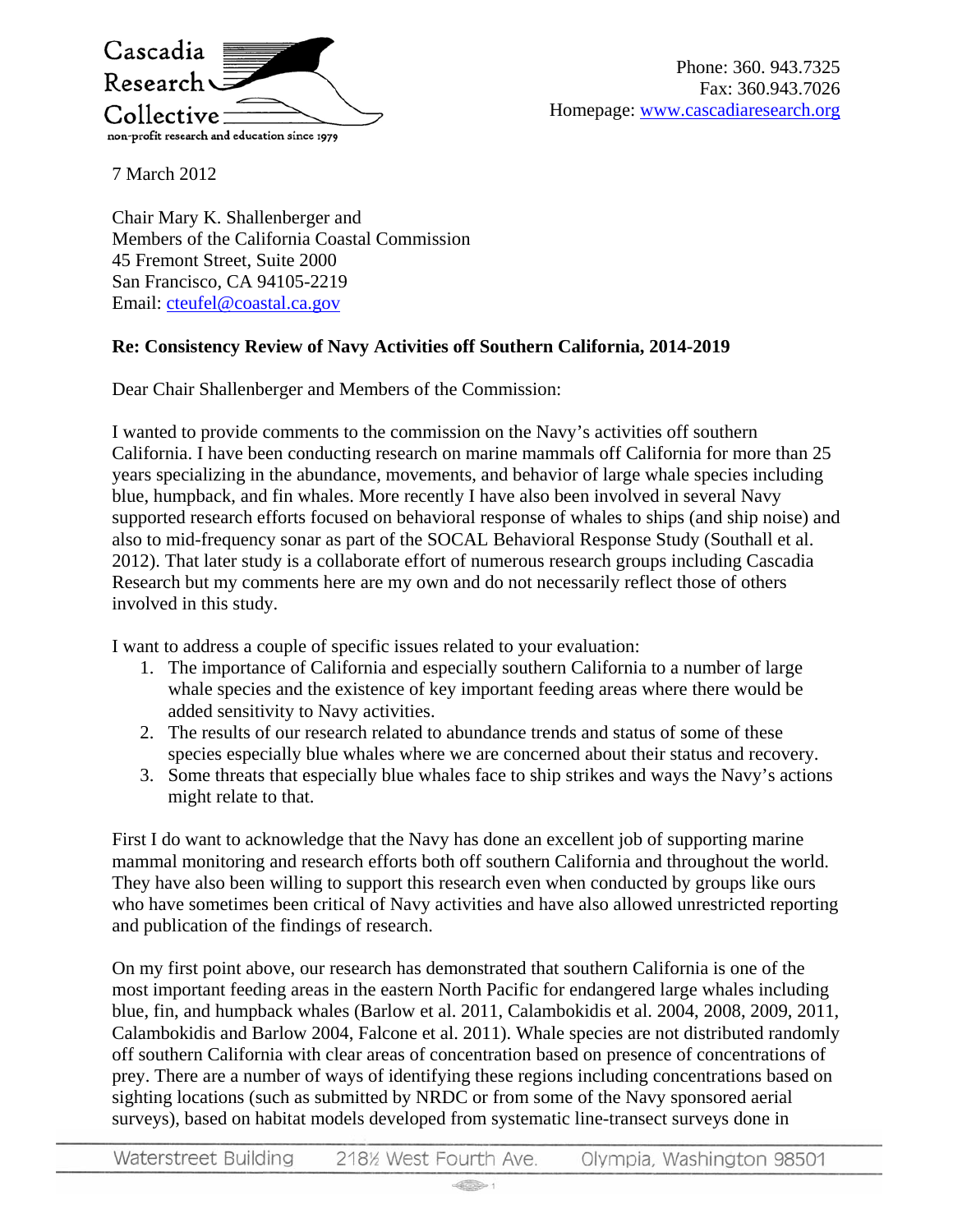association with oceanographic sampling (Redfern et al In press), or from satellite tag data such as available for blue whales or fin whales (Schorr et al. Unpubl. Data, Bailey et al. 2009). The main point being that we have a number of sources for identifying important areas and the potential impacts of Navy activities in those areas are much more serious and could be reduced by avoiding activities near these areas. NOAA has recognized this and begun identifying some of these critical areas in US waters (CetMap program).

Our tracking of blue whale population trends has revealed that the abundance of blue whales off California has not shown the recovery expected in the last 20 years. Unlike fin and humpback whales that have shown strong increases as their populations recovered from commercial whaling, blue whale abundance estimates off the US West Coast have either remained stable (based on our photo-identification mark-recapture data) or declines (based on line-transect density and abundance estimates). I do not think the population has actually declined and the most likely explanation is that they have shifted away from feeding off California to other areas much farther north and south (Calambokidis et al. 2009). The reason for this stable or declining abundance, however, and the possible shifts away from California are not fully understood but are of concern in considering the high level of Navy activities in key feeding areas. Recent work in the SOCAL-BRS has demonstrated that playback of low levels of sonar like sounds disrupted blue whale feeding behavior when they were deep feeding (Goldbogen et al. In prep).

Finally I wanted to point that the Navy's use of a large portion of the southern California Bight has also interfered with attempts to reduce the potential impact of ship strikes on blue whales. One key area of documented ship strikes of blue whales has been the main shipping routes through the Santa Barbara Channel leading to the ports of LA/Long Beach. While efforts have been underway to find alternate shipping lane locations to route ships away from feeding concentrations, this effort has been constrained by the resistance of the Navy to placing shipping lanes south of the northern Channel Islands as an alternate route to the Santa Barbara Channel because that would traverse some of their operating areas. If the Navy was more willing to constrain their activities to more specific areas it would allow routing more shipping traffic through some of these alternate areas outside the Santa Barbara Channel.

Sincerely,

Jun Culchlald

John Calambokidis Research Biologist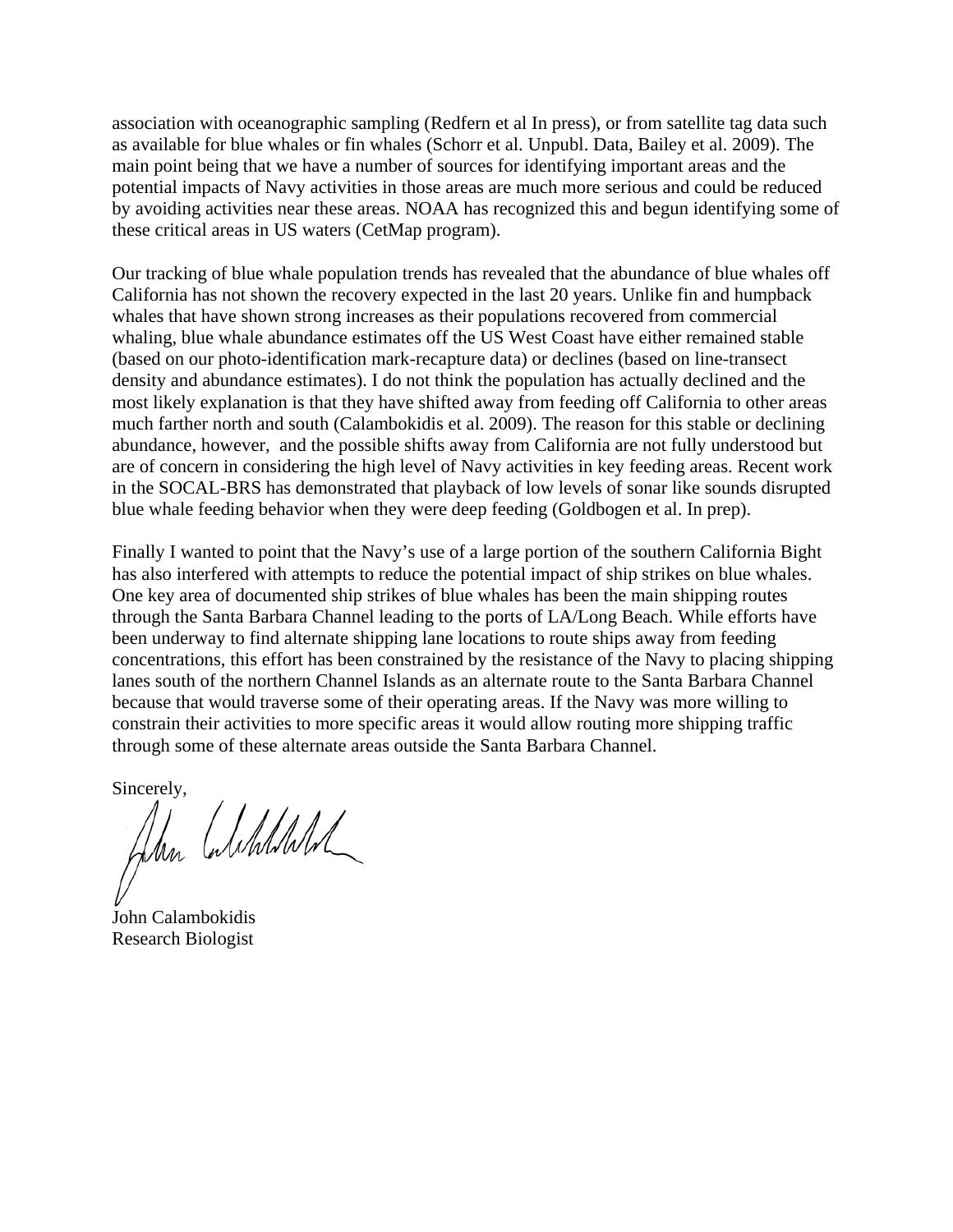## **References for some of Cascadia's recent work relevant to the above statement**

- Barlow, J., Calambokidis, J., Falcone, E. A., Baker, C. S., Burdin, A. M., Clapham, P. J., Ford, J. K. B., Gabriele, C. M., LeDuc, R., Mattila, D. K., Quinn, T. J., Rojas-Bracho, L., Straley, J. M., Taylor, B. L., Urbán R., J., Wade, P., Weller, D., Witteveen, B. H. and Yamaguchi, M. 2011. Humpback whale abundance in the North Pacific estimated by photographic capture-recapture with bias correction from simulation studies. Marine Mammal Science 27: no. doi: 10.1111/j.1748-7692.2010.00444.x
- Berman-Kowalewski, M., F.M.D. Gulland, S. Wilkin, J. Calambokidis, B. Mate, J. Cordaro, D. Rotstein, J. St. Leger, P. Collins, K. Fahy, and S. Dover. 2010 [Association between blue](http://www.cascadiaresearch.org/reports/Berman-Kowalewski%20%20blue%20whale.pdf)  whale (*Balaenoptera musculus*[\) mortality and ship strikes along the California coast.](http://www.cascadiaresearch.org/reports/Berman-Kowalewski%20%20blue%20whale.pdf) *Aquatic Mammals* 36: 59-66.
- Calambokidis, J., G.H. Steiger, D.K. Ellifrit, B.L. Troutman and C.E. Bowlby. 2004. Distribution and abundance of humpback whales and other marine mammals off the northern Washington coast. *Fisheries Bulletin* 102(4):563-580.
- Calambokidis, J., G.S. Schorr, G.H. Steiger, J. Francis, M. Bakhtiari, G. Marshall, E. Oleson, D. Gendron and K. Robertson. 2008. Insights into the underwater diving, feeding, and calling behavior of blue whales from a suction-cup attached video-imaging tag (CRITTERCAM). *Marine Technology Society Journal* 41:19-29.
- Calambokidis, J., J. Barlow, J.K.B. Ford, T.E. Chandler, and A.B. Douglas. 2009. Insights into the population structure of blue whales in the eastern North Pacific from recent sightings and photographic identifications. *Marine Mammal Science* 25:816-832.
- Calambokidis, J., M.F. McKenna, E.M. Oleson, J. Goldbogen, and K. Stingle. 2011. Examination of blue whale vulnerability to ship strikes in the Santa Barbara Channel based on sightings, photo-ID, and multiple tag types. Scheduled talk at the  $19<sup>th</sup>$  Biennial Conference on the Biology of Marine Mammals.
- Calambokidis, J. and J. Barlow. 2004. Abundance of blue and humpback whales in the eastern North Pacific estimated by capture-recapture and line-transect methods. *Marine Mammal Science* 20(1):63-85.
- Douglas, A.B., J. Calambokidis, S. Raverty, S.J. Jeffries, D.M. Lambourn, and S.A. Norman. 2008. Incidence of ship strikes of large whales in Washington State. *Journal of the Marine Biological Association of the United Kingdom* 88:1121-1132.
- Falcone, E.A., G.S. Schorr, A.B. Douglas, J. Calambokidis, E. Henderson, M.F. McKenna, J. Hildebrand, and D. Moretti. 2009. Sighting characteristics and photo-identification of Cuvier's beaked whales (*Ziphius cavirostris*) near San Clemente Island, California: a key area for beaked whales and the military? *Marine Biology* 156:2631-2640.
- Falcone, E.A.; Schorr, G.S.; Diehl, B.; Douglas, A.B.; Calambokidis, J.; Barlow, J.; Hanson, M. B; Andrews, R.D. 2011. The Wayward Ways of the White-Jawed Whale: Following fin whales (*Balaenopteraphysalus*) along the US West Coast with photo-identification and satellite telemetry Abstract (Proceedings) 19<sup>th</sup> Biennial Conference on the Biology of Marine Mammals, Tampa, Florida, November 27-December 2, 2011.
- Falcone, E.A., Schorr, G.S., Moretti, D.J., Baird, R.W., Hanson, M.B., and Andrews, R.D.. 2011. Use of the LIMPET medium-duration satellite tag to identify areas of elevated risk for sensitive populations: fin whales (*Balaeanoptera physalus*) in the Southern California Bight. *In:* Abstracts of the Fourth Internation Science Symposium on Bio-Logging. Hobart, Tasmania, Australia. 14-18 March 2011